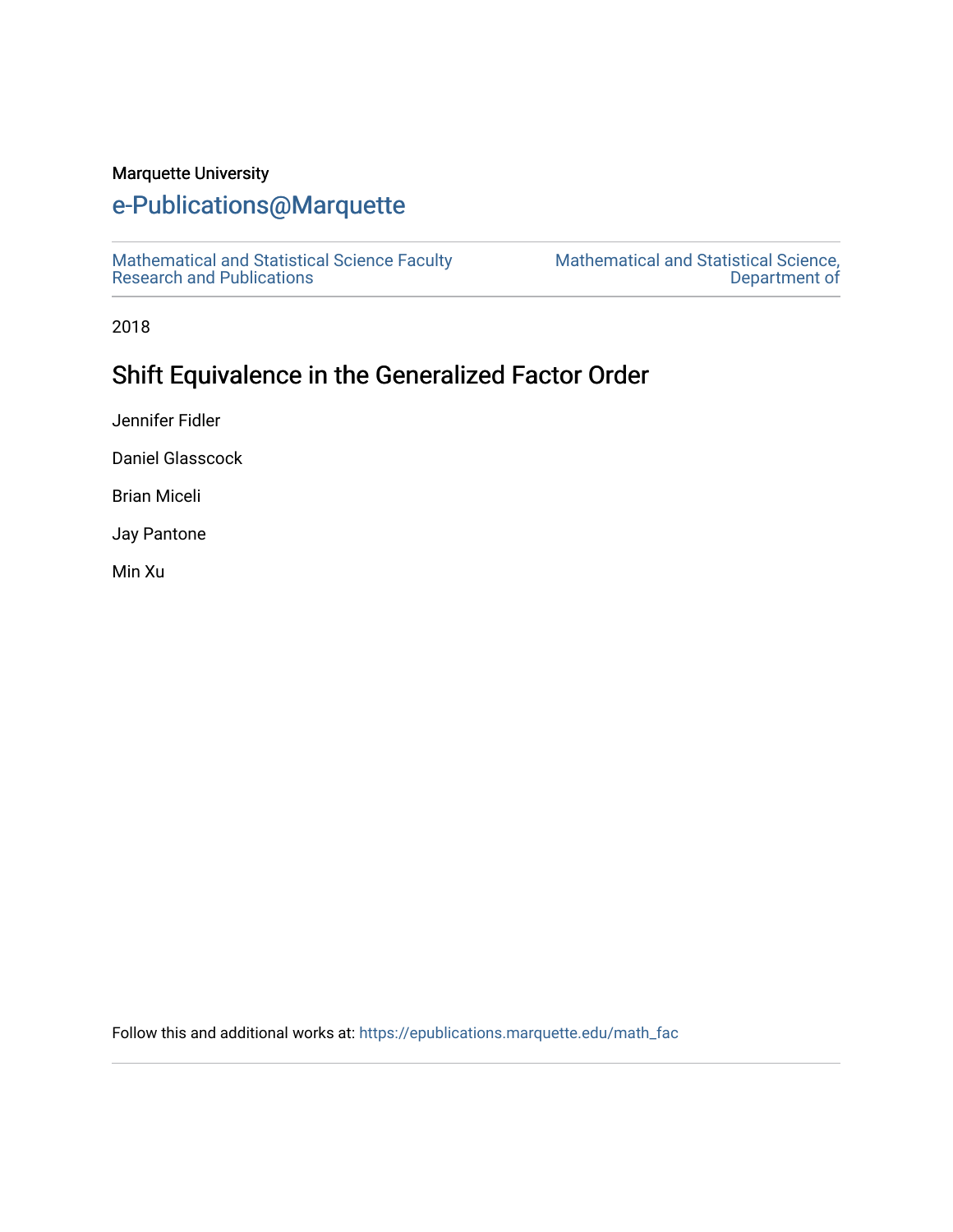# SHIFT EQUIVALENCE IN THE GENERALIZED FACTOR ORDER

Jennifer Fidler The Cottesloe School

Wing, UK

Daniel Glasscock Department of Mathematics Ohio State University Columbus, OH

Brian Miceli Department of Mathematics Trinity University San Antonio, TX

Jay Pantone Department of Mathematics Dartmouth College Hanover, NH

Min Xu School of Computer Science University of Pennsylvania Philadelphia, PA

We provide a geometric condition that guarantees strong Wilf equivalence in the generalized factor order. This provides a powerful tool for proving specific and general Wilf equivalence results, and several such examples are given.

### 1. INTRODUCTION

We say that a nonempty word  $u = u_1u_2...u_k$  is a *factor* of a word w if the letters of u appear consecutively in *w*, i.e., if  $w = w^{(1)}uw^{(2)}$  for some words  $w^{(1)}$  and  $w^{(2)}$ . More generally, given a poset *P* and words *u* and *w* whose letters are from *P*, we say that *u* is a *generalized factor* of *w* if  $w = w^{(1)}vw^{(2)}$  for a word *v* of the same length of *u* with the property that  $u_i \leq_P v_i$  for all *i*. Each such *v* is called an *embedding of u in w*, and if no such embeddings exist, then we say that *w avoids u*. The poset induced by the generalized factor relation is called the *generalized factor order over P*.

This paper is concerned only with the case where  $P = \mathbb{P}$ , the positive integers with the usual order. For a word  $w \in \mathbb{P}^*$ , we define  $|w|$  to be the length of *w* and  $||w||$  to be the sum of the letters of *w*. Kitaev, Liese, Remmel, and Sagan [5] introduced the generalized factor order over **P** and defined two words *u* and *v* to be *Wilf equivalent* if the number of words of length *n* with sum *m* that avoid *u* is the same as the number of words of length *n* and sum *m* that avoid *v*, for all *n* and *m*. Defining the generating function

$$
F_u(x, y) = \sum_{\substack{w \text{ : } u \text{ not a} \\ \text{gen. fact. of } w}} x^{|w|} y^{\|w\|},
$$

we see that *u* and *v* are Wilf equivalent if and only if  $F_u(x, y) = F_v(x, y)$ .

The notion of Wilf equivalence can be refined. Define  $\eta$ <sub>*u*</sub>(*w*) to be the number of embeddings of *u* in *w*. For example, if  $u = 154$  then  $\eta_u(16563) = 2$ , because both 165 and 656 are embeddings of *u*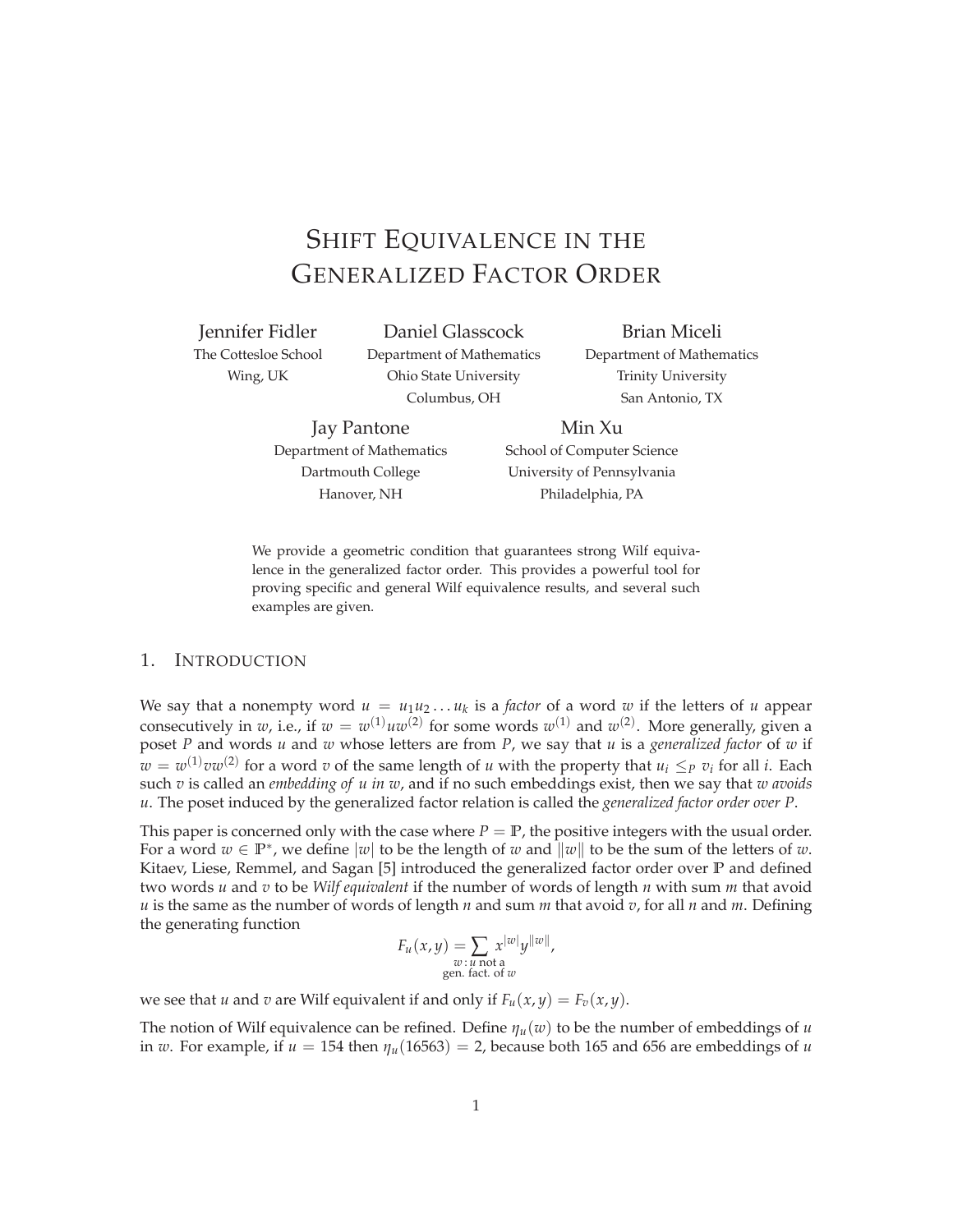in *w*. Define

$$
A_u(x,y,z)=\sum_{w\in\mathbb{P}^*}x^{|w|}y^{|w|}z^{\eta_u(w)}.
$$

Following Pantone and Vatter [8], we say that *u* and *v* are *strongly Wilf equivalent* if

$$
A_u(x,y,z) = A_v(x,y,z).
$$

Note that  $F_u(x, y) = A_u(x, y, 0)$ , and so *u* and *v* are Wilf equivalent if and only if  $A_u(x, y, 0) =$  $A_v(x, y, 0)$ .

Generalizations of this notion of embedding can be found in the works of Chamberlain, Cochran, Ginsburg, Miceli, Riehl, and Zhang [1] and Langley, Liese, and Remmel [6, 7], while Hadjiloucas, Michos, and Savvidou [4] investigate the similar notion of super-strong Wilf equivalence. Various results about the Wilf equivalence of families of words are known (see [1, 5–7]), yet a tantalizing conjecture from [5] remains open.

**Conjecture 1** (Rearrangment Conjecture, [5])**.** *If u and v are Wilf equivalent, then u and v are rearrangements of each other. That is, they have the same multiset of letters.*

The converse of this statement is false; it is straightforward to compute  $A_u(x, y, z)$  for any particular *u* and so it can be verified that  $A_{132}(x, y, 0) \neq A_{312}(x, y, 0)$ .

Recent work of Pantone and Vatter [8] uses the Cluster Method to prove a weakening of the Rearrangement Conjecture. They show that if *u* and *v* are strongly Wilf equivalent, then they must be rearrangements of each other. Moreover, computational evidence led them to conjecture that, surprisingly, Wilf equivalence and strong Wilf equivalence are the same condition. That is, they conjecture that *u* and *v* are Wilf equivalent if and only if they are strongly Wilf equivalent.

Herein, we prove a geometric result that partially classifies when two words are strongly Wilf equivalent. With this tool in hand, we are able to prove in a unified way conjectures from [5] and reprove several theorems from [5] and [8].

### 2. THE CLUSTER METHOD

The Cluster Method of Goulden and Jackson [2] is a framework that can be used to study consecutive pattern avoidance for many types of combinatorial objects. We will present a brief outline of its application to the generalized factor order; we refer the reader to [8] for a more detailed explanation in this context, and to [3] for an application to permutation pattern avoidance.

Given a nonempty word *u* over **P**, an *m-cluster of u* is a word *c* together with *m* marked occurrences of *u* in *c* such that every letter of *c* is part of some marked occurrence and each consecutive pair of occurrences overlaps in at least one position. For example,  $\overline{5244}33222$  is a 3-cluster of 3122, while 524433222 is a 4-cluster of 3122 with the same underlying word but one additional marking.

Define the *cluster generating function* of *u* by

$$
C_u(x,y,z) = \sum_{m \geq 1} z^m \sum_{\substack{m \text{-clusters} \\ c \text{ of } u}} x^{|c|} y^{\|c\|}.
$$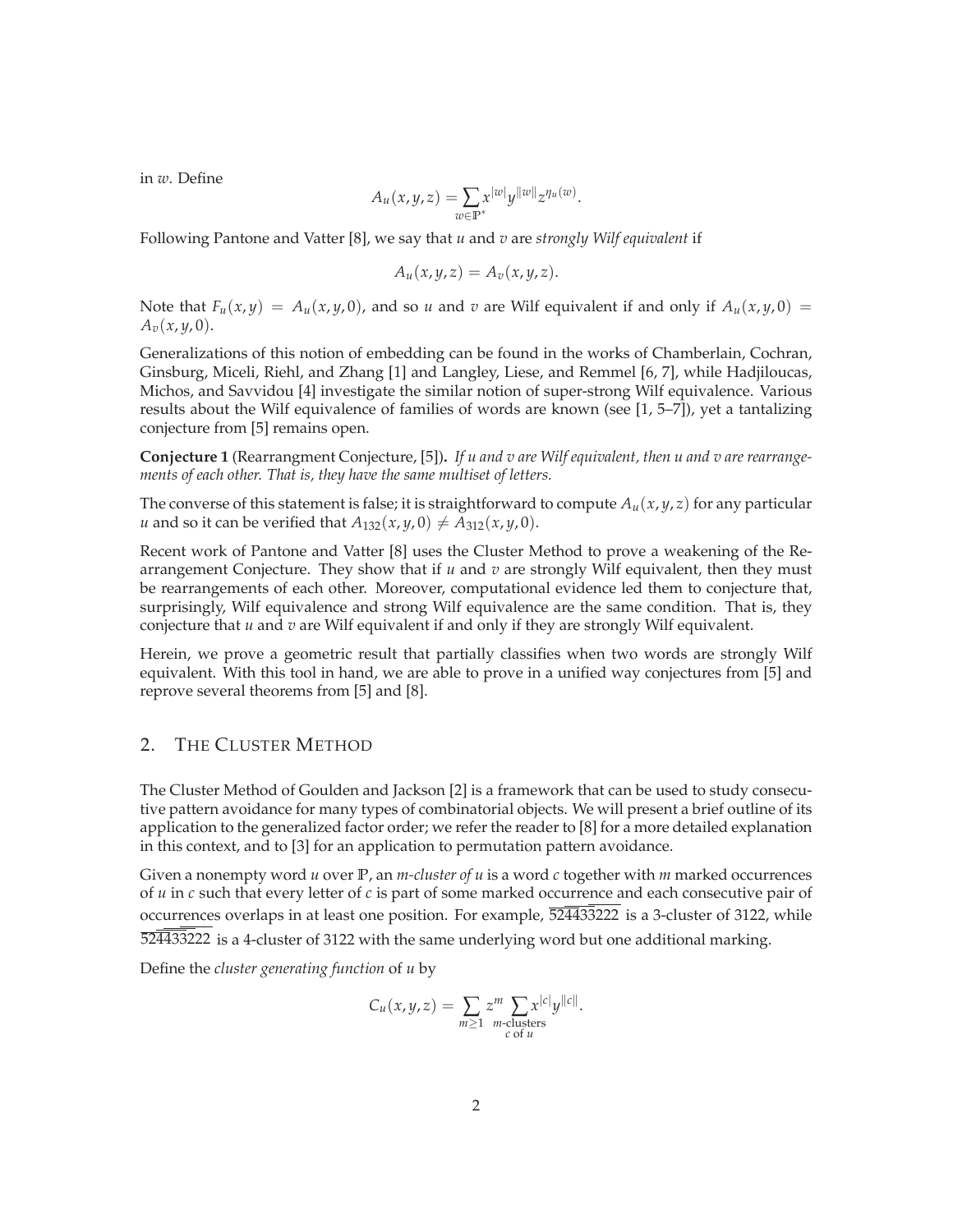

Figure 1: On the left, the skyline diagram of 241625. On the right, the skyline diagram of 122213132.

It follows that the generating function  $A_u(x, y, z)$ , which counts words by length, sum, and the number of occurrences of *u*, can be derived from  $C_u(x, y, z)$  via the formula

$$
A_u(x,y,z) = \frac{1}{1 - \frac{xy}{1 - y} - C_u(x,y,z-1)}.
$$

Therefore, *u* and *v* are strongly Wilf equivalent if and only if  $C_u(x, y, z) = C_v(x, y, z)$  and Wilf equivalent if and only if  $C_u(x, y, -1) = C_v(x, y, -1)$ . Hence one can prove Wilf equivalence results directly using cluster generating functions.

We make one further simplification. A *minimal m-cluster of u* is an *m*-cluster of *u* such that no letter can be decreased without destroying a marked occurrence of *u*. The example 524433222 above is not a minimal 3-cluster of 3122, but 313223122 is. Define the *minimal cluster generating function* of *u* by

$$
M_u(x, y, z) = \sum_{m \geq 1} z^m \sum_{\substack{\text{minimal} \\ m-\text{clusters} \\ c \text{ of } u}} x^{|c|} y^{\|c\|}.
$$

The generating functions for clusters and minimal clusters are related by the equality

$$
C_u(x,y,z)=M_u\left(\frac{x}{1-y},y,z\right),\,
$$

and therefore *u* and *v* are strongly Wilf equivalent if and only if  $M_u(x, y, z) = M_v(x, y, z)$ . It follows that one can prove that two words *u* and *v* are strongly Wilf equivalent by exhibiting a bijection between minimal clusters of *u* and minimal clusters of *v* that preserves length, sum, and number of marked occurrences: this is the technique used in the main result of the next section.

### 3. RIGID SHIFTS AND STRONG WILF EQUIVALENCE

The *skyline diagram* of a word  $u = u_1u_2 \ldots u_n \in \mathbb{P}^*$  of length *n* is the geometric figure formed by adjoining *n* columns of squares such that the *i*th column is made up of *u<sup>i</sup>* squares. For this definition a picture proves more useful: Figure 1 shows the skyline diagrams of 241625 and 122213132.

With this perspective, one can think of a minimal *m*-cluster of *u* as *m* overlapped copies of the skyline diagram of *u* that together create a larger skyline diagram. For example, the minimal 3 cluster  $\overline{3132}23122$  of 3122 is shown in Figure 2.

A *rigid shift* of a word *u* is any word *v* that can be formed by cutting the skyline diagram of *u* at some height *h* and rigidly moving together all blocks above the cut line in such a way that each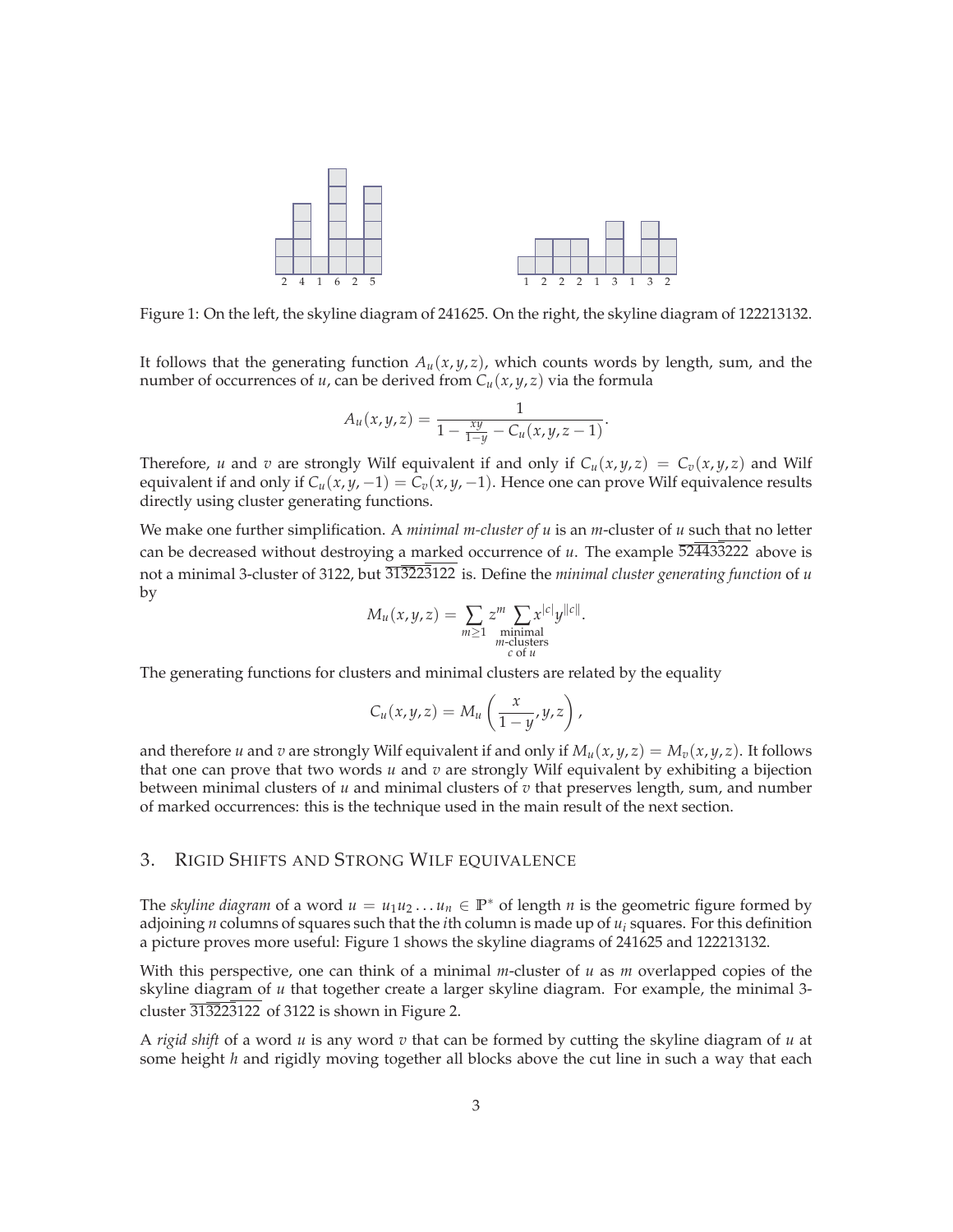

Figure 2: Three overlaid copies of the skyline diagram of 3122 starting in positions 1, 3, and 6. The resulting skyline diagram is that of the minimal 3-cluster  $\overline{313223}$ 122 of 3122.



Figure 3: On the left, the skyline diagram of  $u = 2233213452$ . In the middle, a rigid shift performed by cutting the diagram at height 2 and shifting all blocks above height 2 one column to the right. On the right, a rigid shift performed by cutting the diagram at height 3 and shifting all blocks above height 3 five columns to the left.

moved column comes to rest on a column of height exactly *h*. To illustrate, consider the word  $u = 2233213452$ . Figure 3 shows the word *u* and two rigid shifts of *u*, while Figure 4 demonstrates three deformations of *u* that are not rigid shifts.

The *shift equivalence class* of a word *u* is the set of all words that can be obtained by starting with *u* and performing any sequence of reversals and rigid shifts. By reversals, we mean reversing the order of the letters in the entire word, not just in some subword. We will show in this section that the shift equivalence relation is a refinement of the strong Wilf equivalence relation; that is, any two shift equivalent words must also be strongly Wilf equivalent. The concreteness and geometric nature of the shift equivalence relation is thus a powerful tool for studying Wilf equivalence in the generalized factor order.

#### **Theorem 1.** *Any two shift equivalent words are strongly Wilf equivalent.*

*Proof.* First we prove that a word and its reverse are strongly Wilf equivalent. Although this case is fairly trivial, it serves as a nice warm up for the latter part of the proof. Let  $u^R$  denote the reverse of *u*. We will show that *u* and  $u^R$  are strongly Wilf equivalent by exhibiting a bijection between minimal clusters of *u* and minimal clusters of  $u<sup>R</sup>$  that preserves length, sum, and the number of marked occurrences. Let  $\Phi$  be the map from *m*-clusters of *u* to *m*-clusters of  $u^R$  defined by  $\Phi(c) = c^R$ , where in  $c^R$  the placement of the markings is correspondingly reversed. As this is clearly a bijection with the desired properties,  $M_u(x, y, z) = M_u(x, y, z)$ . By the results of Section 2,  $u$  and  $u^R$  are strongly Wilf equivalent.

We move now to the harder case. Let  $v$  be formed from  $u$  by performing a rigid shift. We will show that *v* and *u* are strongly Wilf equivalent. For concreteness, let *h* be the height below which all blocks remain in place and above which all blocks shift, and let *k* be the horizontal shift performed (*k* is negative if blocks are shifted to the left, and positive if shifted to the right). Let *c* be a minimal *m*-cluster of *u* where the *m* marked occurrences of *u* begin at positions  $1 = i_1 < i_2 < \ldots < i_m$ . Define  $\Phi(c)$  be the minimal *m*-cluster of *v* with marked occurrences of *v* beginning at the same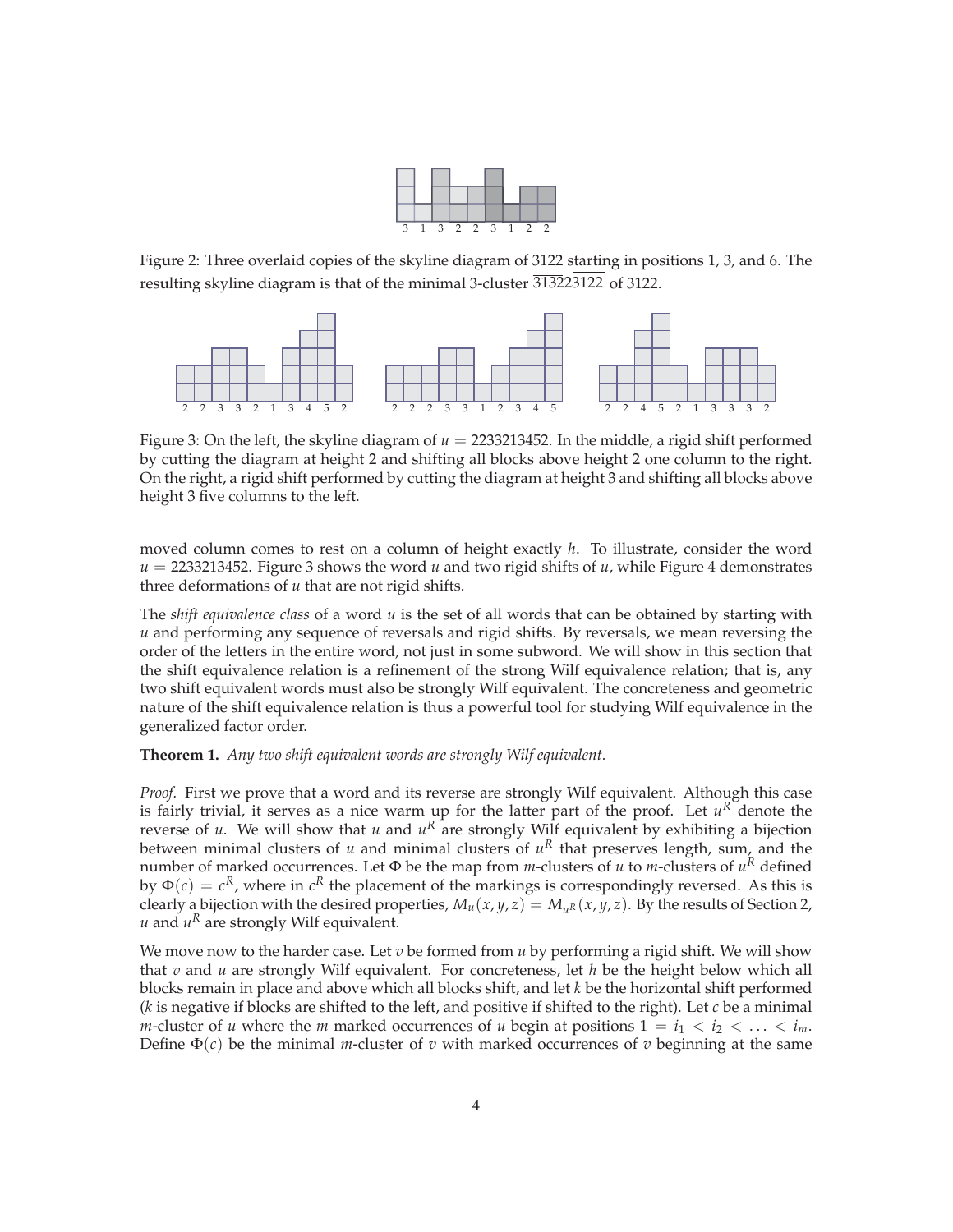

Figure 4: Three deformations of  $u = 2233213452$  that are not rigid shifts. On the left, only some, but not all, of the blocks of height at least two have been shifted. In the middle, all blocks of height at least two have been shifted to the left by one column, causing an illegal overhang. On the right, all blocks of height at least three have been shifted to the left by one column, creating a unconnected column of blocks.

positions  $i_1, \ldots, i_m$ . To complete the proof, we must show that  $\Phi$  is a bijection from minimal clusters of *u* to minimal clusters of *v* that preserves length, sum, and number of marked occurrences.

The bijectivity of Φ follows immediately after observing that *u* and *v* have the same length and that *c* and  $\Phi(c)$  are the unique minimal *m*-clusters of *u* and *v*, respectively, that have marked occurrences at positions *i*1,..., *im*. It is similarly easy to see that Φ preserves length and number of marked occurrences. To establish that  $\Phi$  is sum-preserving, it suffices to show that  $\Phi(c)$  is itself a rigid shift of *c*. In fact, Φ(*c*) is obtained from *c* by performing the same type of rigid shift performed on *u* to obtain *v*: all blocks of *c* above height *h* are shifted horizontally by *k* units. Before we verify this fact, we present a graphical example. Suppose  $u = 252432122$  and  $v = 222225143$ . The corresponding skyline diagrams are shown below.



One transforms *u* into *v* by rigidly shifting all blocks of height at least 3 rightward by four units. The minimal 4-clusters of *u* and *v* with marked occurrences starting at positions 1, 3, 6, 10 are shown below.



The darkly-shaded boxes are those that do not shift, and they are identical between the minimal 4-cluster of *u* on the left and the minimal 4-cluster of *v* on the right. The lightly-shaded boxes correspond to those that shift to form *v* from *u*. There is no worry that shifting blocks of the cluster will form an unconnected column (as in the rightmost skyline diagram of Figure 4) because the presence of such a defect would imply that *v* itself had the same defect.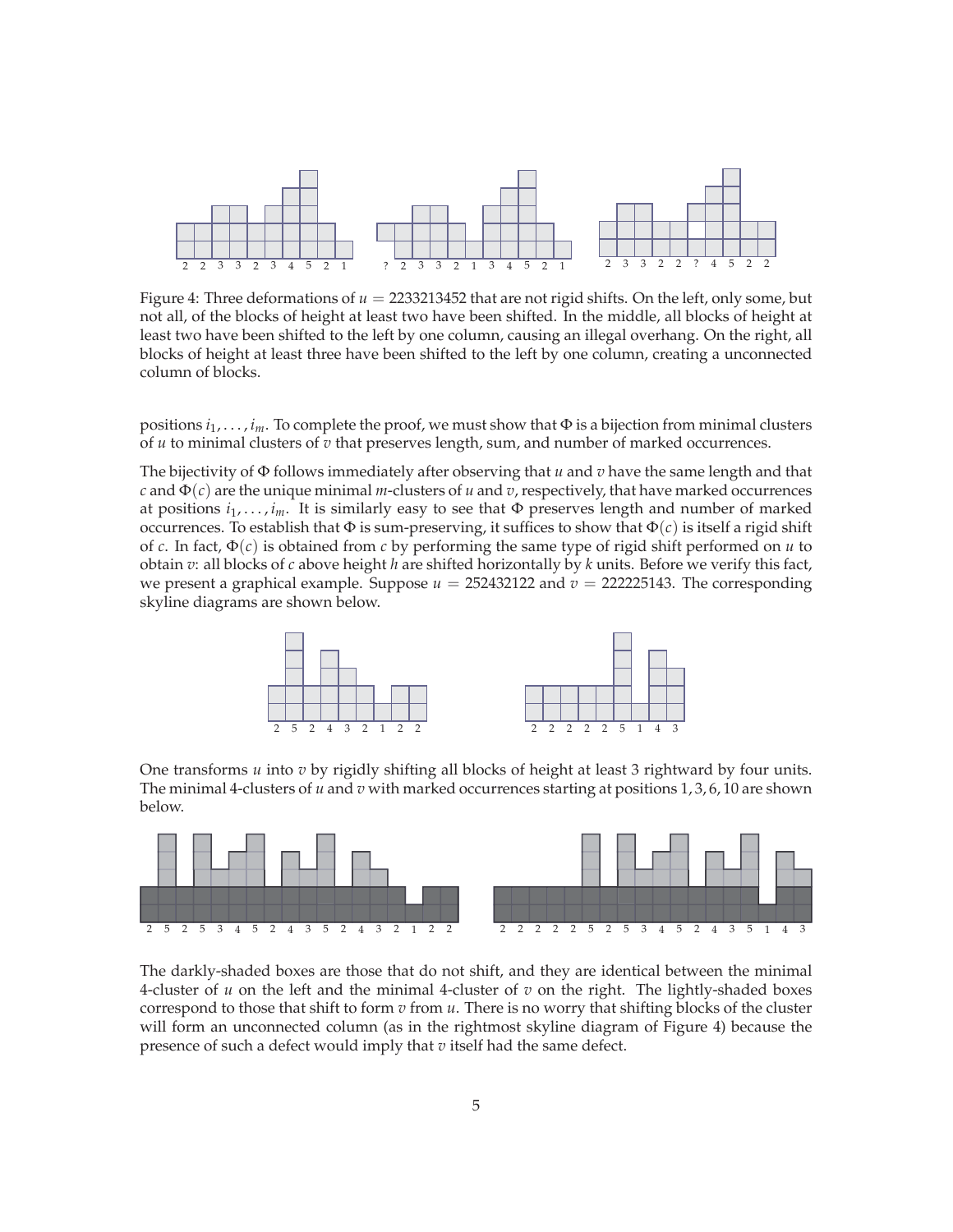To complete the proof, we now verify algebraically that  $\Phi(c)$  is obtained from *c* by performing the same type of rigid shift performed on *u* to obtain *v*. Since *v* is formed from *u* by shifting all blocks of height greater than *h* horizontally by *k* units, we can describe each letter of *v* in terms of the letters of *u* in following way:

$$
v_n = \min(h, u_n) + \max(0, u_{n-k} - h),
$$

with the convention that  $u_n = 0$  if  $n < 0$  or  $n > |u|$ . The following property follows immediately from the definition of a rigid shift.

**Lemma 2.** If  $u_n < h$ , then  $u_{n-k} < h$ . Equivalently, if  $\min(h, u_n) < h$ , then  $\max(0, u_{n-k} - h) = 0$ .

Furthermore, the letters of  $c$  and  $\Phi(c)$  can be written as

$$
c_n = \max_{j=1,\dots,m} (u_{n-i_j+1}),
$$
 and  $\Phi(c)_n = \max_{j=1,\dots,m} (v_{n-i_j+1}).$ 

We are ready to prove that  $\Phi(c)$  is the rigid shift of *c* at height *h* by *k* units.

$$
\Phi(c)_n = \max_{j=1,\dots,m} (v_{n-i_j+1})
$$
\n
$$
= \max_{j=1,\dots,m} \left( \min(h, u_{n-i_j+1}) + \max(0, u_{n-i_j+1-k} - h) \right)
$$
\n
$$
= \max_{j=1,\dots,m} \left( \min(h, u_{n-i_j+1}) \right) + \max_{j=1,\dots,m} \left( \max(0, u_{n-i_j+1-k} - h) \right)
$$
\n
$$
= \min \left( h, \max_{j=1,\dots,m} (u_{n-i_j+1}) \right) + \max \left( 0, \max_{j=1,\dots,m} (u_{n-i_j+1-k}) - h \right)
$$
\n
$$
= \min(h, c_n) + \max(0, c_{n-k} - h).
$$

The third line follows from Lemma 2, and the last line shows that  $\Phi(c)$  is the claimed rigid shift of *c*. As a consequence, Φ is sum-preserving.  $\Box$ 

#### 4. APPLICATIONS OF SHIFT EQUIVALENCE

The notion of shift equivalence provides a uniform framework that can be used to prove many of the results of Kitaev, Liese, Remmel, and Sagan [5] and of Pantone and Vatter [8].

Kitaev, Liese, Remmel, and Sagan [5] specifically ask for such a framework, stating the following as an open question about Wilf equivalence over words in *S*5, i.e., those of length 5 that contain each letter of {1, 2, 3, 4, 5} exactly once:

*Find a theorem which, together with the results already proved, explains all the Wilf equivalences in S*5*.*

They state the following as a conjecture, subsequently proved by Pantone and Vatter [8] by an analysis of 15 cases.

**Theorem 3** ([5, Conjecture 8.3] and [8, Theorem 5.3]). *For any a, b, c*  $\in \mathbb{P} \setminus \{1\}$ *, the words alb2c and a*2*b*1*c are Wilf equivalent.*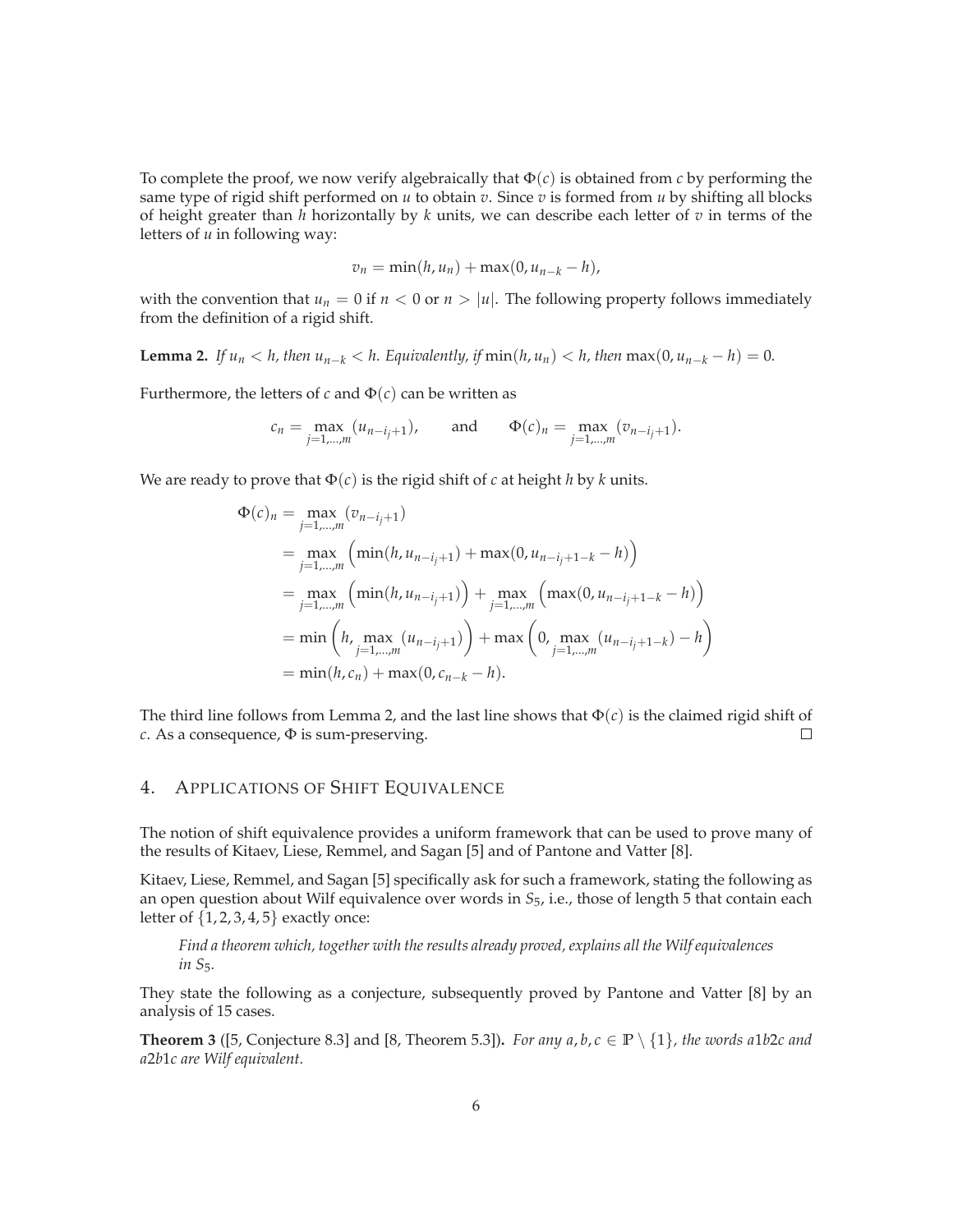One can easily see that *a*1*b*2*c* and *a*2*b*1*c* are shift equivalent by considering the possible relative sizes of *a*, *b*, and *c*. Therefore, they are strongly Wilf equivalent and the result follows. In fact, as noted by Pantone and Vatter [8], the theorem still holds by the same proof if 1 and 2 are replaced by arbitrary positive integers *x* and *y* such that  $x, y \le a, b, c$ .

The next theorem was originally proved by Kitaev, Liese, Remmel, and Sagan [5], the proof requiring about a page. It follows immediately from the concept of shift equivalence.

**Theorem 4** ([5, Theorem 4.3]). Let u, v, and w be words over  $\{1,\ldots,m\}$  and let  $n > m$ . Then, the words *umvnw and unvmw are Wilf equivalent.*

The words *unvmw* can be created from the word *umvnw* by shifting the *n* − *m* topmost blocks of the column of height *n* to the column of height *m*. Therefore, the words are strongly Wilf equivalent.

Other results follow with slight modifications, such as replacing the assumption "if *u* and *v* are Wilf equivalent" to the assumption "if *u* and *v* are shift equivalent." We present just one example here. A word *u* is said to be *weakly increasing* (resp., *weakly decreasing*) if  $u_i \geq u_{i-1}$  (resp.,  $u_i \leq u_{i-1}$ ) for  $2 \leq i \leq |u|.$ 

**Theorem 5** (Analogue of [5, Corollary 4.2])**.** *Let y and y be weakly increasing words and z and z be weakly decreasing words such that yz is a rearrangement of y z . Let m be the maximum letter in yz. If u and v are shift equivalent words with no letter less than m, then yuz and y vz are strongly Wilf equivalent.*

### 5. OPEN QUESTIONS

Shift equivalence and strong Wilf equivalence are not the same relation. Using the computational techniques of Kitaev, Liese, Remmel, and Sagan [5], appropriately adapted to calculate the trivariate generating function  $A_u(x, y, z)$  rather than the bivariate  $A_u(x, y, 0)$ , we can find examples of pairs of words that are strongly Wilf equivalent but not shift equivalent.

Examples of least length are found among the permutations of  $\{1, 2, 3, 4, 5, 6\}$ . Here there are three strong Wilf equivalence classes that each split into two shift equivalence classes: each of the pairs (234156, 256143), (235146, 254163), and (235164, 245163) consists of words that are strongly Wilf equivalent but not shift equivalent. The unique pair of strongly Wilf equivalent but not shift equivalent words whose digits sum to 14 is (223133, 233132), and there is no such pair with a smaller sum.

There may be more geometric relations, like shift equivalence, that imply strong Wilf equivalence and can explain the examples above. Ideally, one would like a small set of such geometric relations that together identify all strongly Wilf equivalent pairs.

One may also ask how many strong Wilf equivalence classes there are among the permutations  $\{1,\ldots,n\}$ . Computation shows that this sequence starts  $\{1,1,2,5,21,126,922\}$ , while the counting sequence for the number of shift equivalence classes of  $\{1, \ldots, n\}$  starts  $\{1, 1, 2, 5, 21, 129, 931\}$ . The highly structured nature of shift equivalence could lead to exact enumeration of the latter sequence, providing an upper bound for the former.